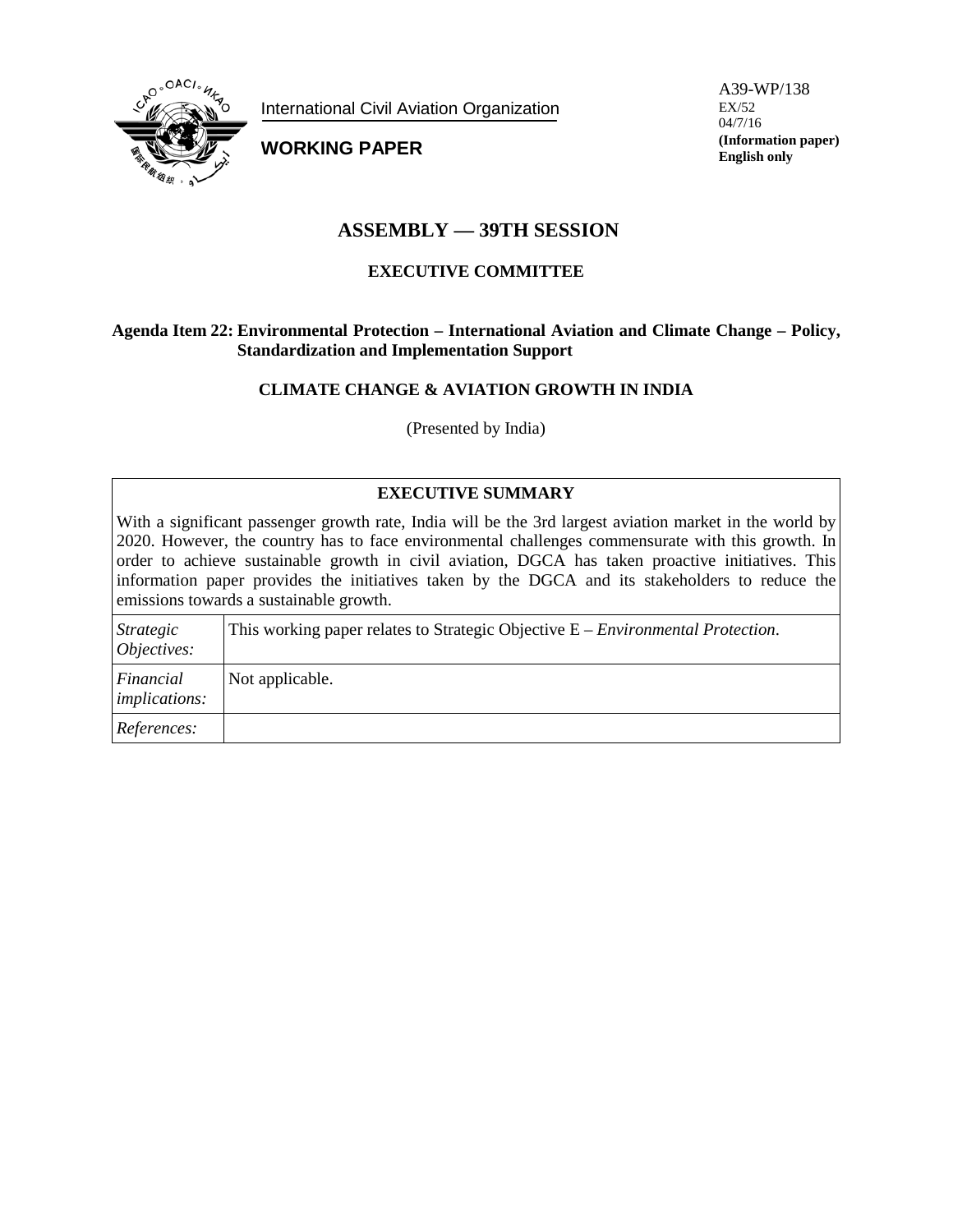# 1. **INTRODUCTION**

1.1 At present, India is the world's ninth largest aviation market with more than 80 operational airports with 17 airports having international operations, more than 700 aircraft, 14 scheduled airlines and nearly 120 non-scheduled operators. Currently, India's aviation industry caters to nearly 122 million domestic and 47 million international passengers. Over the next decade, the market could reach 337 million domestic and 84 million international passengers. Therefore, the Indian aviation industry has a large potential for growth in the years to come.

1.2 India continues to face the challenges of sustaining its economic growth while dealing with the global threat of climate change. This threat emanates from accumulated GHG emissions in the atmosphere, anthropogenically generated through long-term and intensive industrial growth of developed nations. Climate change may alter the distribution and quality of India's natural resources and adversely affect the livelihood of its people. With the economy closely coupled with its natural resources and climate sensitive sectors such as agriculture, water and forestry, India may face a major threat because of the projected changes in climate in the years to come. Global aviation's economic impact is estimated at 2.2 trillion US dollars, representing 3.5% of the worldwide Gross Domestic Product (GDP). The industry transports around 3 billion passengers every year and supports almost 57 million jobs. Within the Asia-Pacific region, aviation represents a 470 billion dollar industry, transports 780 million passengers and supports 24 million jobs.

1.3 Intergovernmental Panel on Climate Change (IPCC) report has established that aviation's contribution to climate change, though small at present, could grow if appropriate actions are not taken to offset the growth. Although developing countries such as India, do not have any legal binding on reduction of GHG emissions, however, several proactive initiatives are being taken by all its stakeholders to reduce or minimize carbon emissions from aviation sector.

1.4 India signed the UNFCCC on  $10^{th}$  June, 1992 and ratified it on  $1^{st}$  November, 1993. The Kyoto Protocol to the UNFCCC was adopted in 1997, which requires developed countries and economies in transition to reduce their Greenhouse Gas (GHG) emissions below 1990 levels. India acceded to the Kyoto Protocol on  $26<sup>th</sup>$  August, 2002. As per the UNFCCC and its protocol, developing countries such as India, do not have binding on GHG mitigation commitments in recognition of their small contribution as well as low financial and technical capacities.

1.5 India is engaging actively in multilateral negotiations in a positive, constructive and forward looking manner with an objective to establish an effective, cooperative and equitable global approach based on the principle of Common but Differentiated Responsibilities (CBDR) and respective capabilities. The success of India's efforts would be significantly enhanced provided the developed countries affirm their responsibility for GHG emissions and fulfil their commitments to transfer new and additional resources and climate friendly technologies to support both adaptation and mitigation in developing countries rather by imposing the same level of standards and requirements on all States to developed countries.

# 2. **DISCUSSION**

#### 2.1 **Carbon Footprint for Civil Aviation Sector:**

2.1.1 The carbon footprint represents an important tool to understand the sources and magnitude of carbon emissions of any industry or organization based on which future emission reduction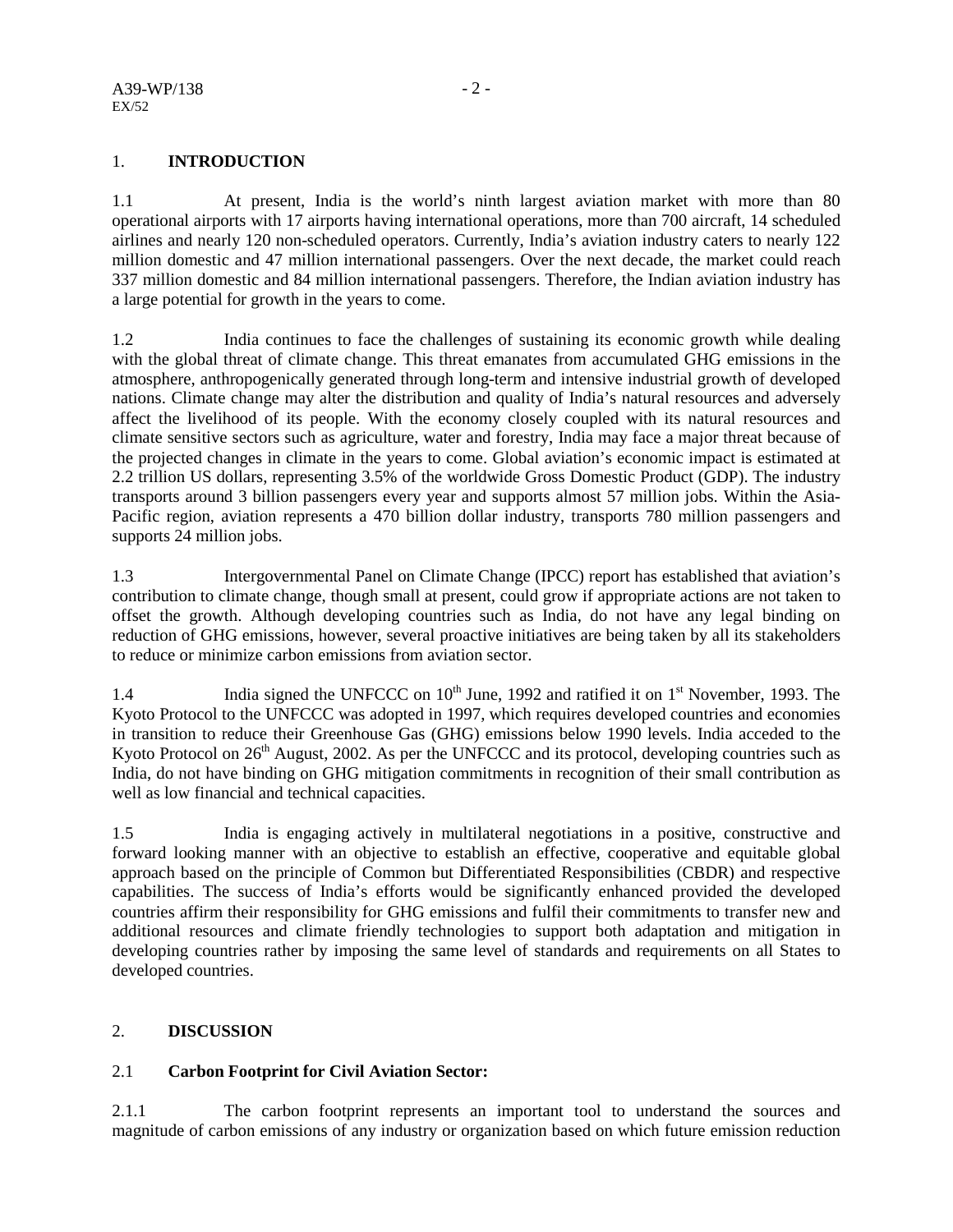policies/strategies can be formulated. In 2012 the DGCA completed the first-ever detailed carbon footprint of Indian aviation for the year 2011 (i.e., domestic operations, and Indian/foreign flights to/from India). It was released during the 50th DGCA conference held during October, 2012 and obtained significant recognition from the international aviation community. Since then, carbon footprint Report for Indian aviation sector is being developed annually for monitoring purposes.

- 2.1.2 The salient features of carbon footprint report for 2014 is as follows:
	- a) The total carbon emissions for 2014 was 16.4 million tonnes of CO2;
	- b) In 2014, global airline operations were responsible for the emission of 739 million tonnes of CO2 representing 2-3% of global anthropogenic emissions;
	- c) In 2014, major airports emitted 0.82 million tonnes of CO2;
	- d) India's total carbon emission from aviation represents less than 1% which is significantly lower than the global average;
	- e) In the absence of any reduction measures, CO2 emissions may reach 30 million tonnes by 2020;
	- f) The internationally accepted efficiency indicator for carbon emissions is kgs of CO2 per RTK. Continued efforts of DGCA towards reduction in carbon emissions has resulted in reduction of this value from 1.06 in 2011 to 0.95 in the year 2014 bringing it at par with the global average; and
	- g) Overall, in 2014, CO2 emissions from Indian scheduled passenger airlines has increased which is attributed to domestic operations by new airlines, introduction of new routes and an overall increase in aircraft movements by the airlines as well as passenger growth.

#### 2.2 **Airline initiatives:**

2.2.1 Fuel cost of any airline is the largest constituent of their operational cost and any saving in fuel cost leads to decrease in the total operational cost with an addition benefit of reduction in carbon emissions as well. With this objective, airlines have started adopting following measures that help them in reducing their fuel consumptions leading to reduction in carbon emissions too:

- a) Upgradation of aircraft fleet through renewal and engine modernization program for better fuel efficiency;
- b) With a view to further improve fuel efficiency, airlines have started looking towards new aircraft models with state-of-art technologies and more fuel efficient engines that may result in substantial reduction in emissions in future. With induction of Boeing 787 Dreamliner which offers superior economic performance with 15% lower fuel consumption and future order of A320NEOs and B737Max options, further improvement in fuel efficiency is expected;
- c) Engine core water wash at regular intervals to increase fuel efficiency;
- d) Use of Computerized Fuel Plan (CPF) as conservative criteria for computing fuel requirements for a flight path;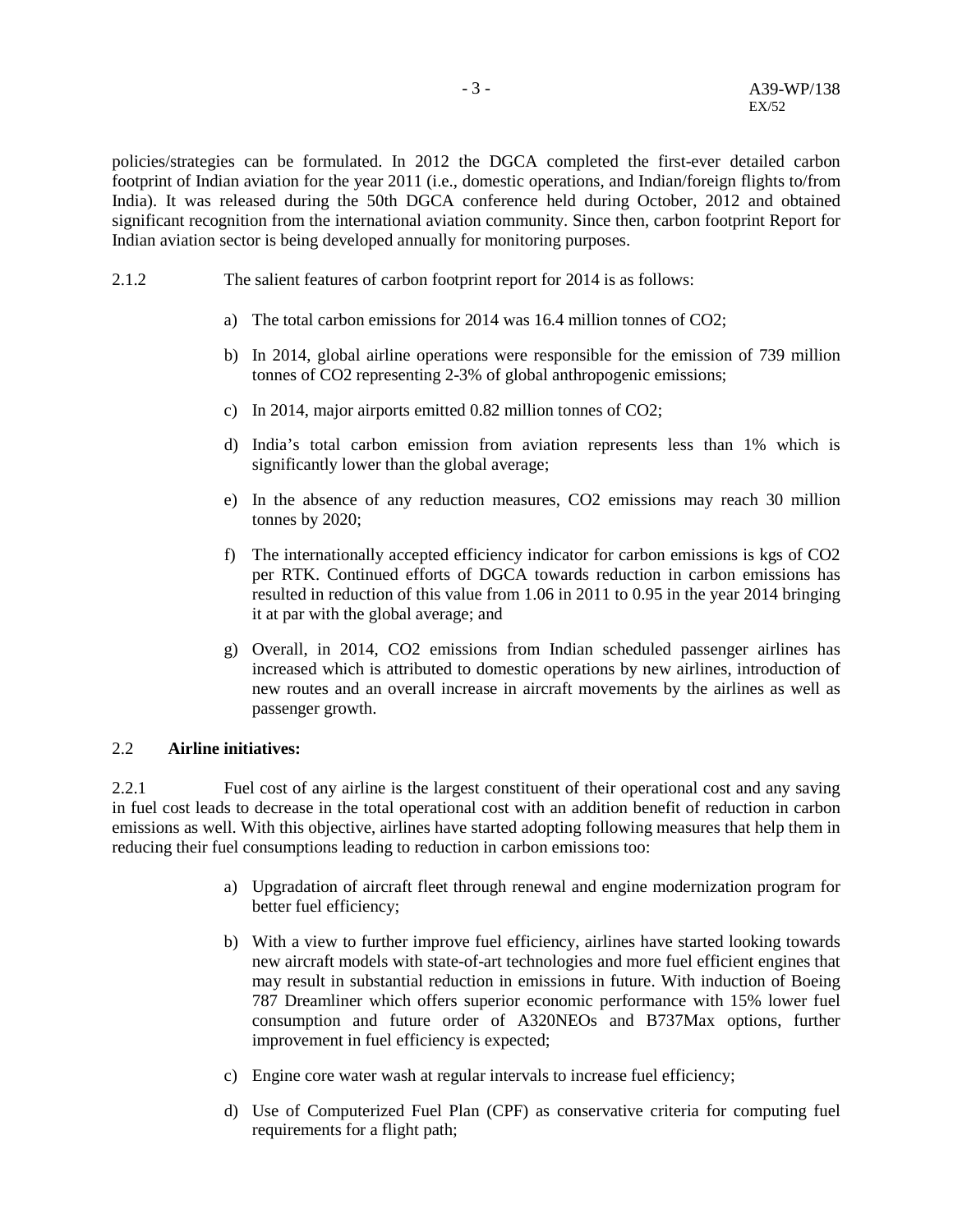- e) Usage of APU has been replaced by ground electrical power and air conditioning by airport based support system;
- f) Airlines have also adopted "Single Engine Taxi–in/out" policies and procedures specific to their operations;
- g) Airlines have adopted delayed deceleration approaches with aircraft kept in clean aerodynamic configuration during the approach phase of flight to reduce fuel burn;
- h) Usage of New Flight Planning System leading to preparation of flight plans by optimizing the routes and provides cost effective routing for every flight; and
- i) Usage of Electronic Flight Bags (EFB) is a major initiative towards paperless cockpit leading to weight and fuel saving in everyday operations.

#### 2.3 **Airport initiatives:**

2.3.1 Airports in India are committed to conduct its business in an environment friendly and sustainable manner by minimizing the impact of their activities on the environment through optimization of natural resource utilization and energy consumption resulting in reduced emissions. Energy conservation and renewable energy development along with emission reduction is an integral part of their business strategy towards achieving credibility and sustainability in the aviation business. Airports in India have identified the emission sources from airlines and other business units operating within the premises of the airports and started working to minimize them such as on-site fuel consumption and electricity consumption, etc. With this objective, airports have started adopting following measures to reduce emissions:

- a) Adoption of Carbon Accounting & Management System (CAMS) for reducing airports GHG emissions which is based on the guidelines provided in the ISO 14064-1 for quantification and reporting of greenhouse gas emissions and removals. Airports are also using Environment Management System (ISO 14001), Energy Management System (ISO 50001:2011) and Green House Gas Reporting (ISO 14064) mechanism which helps them to develop and implement policy, objectives and action plans taking into account legal and other requirements for GHG reduction;
- b) Participation in Airport Carbon Accreditation Programs at various levels for emission reduction;
- c) Participation in Leadership in Energy and Environment Design (LEED) with an objective to reduce pollution & waste management, provision for eco-friendly vehicles, use of recycled water, energy-efficient electric lighting, etc;
- d) Use of advanced aerobridges fitted Fixed Electrical Ground Power (FEGP) and Preconditioned Air (PCA) in order to minimize aircraft and vehicular pollution at the airport and prevents the use of APU at parking bay;
- e) Use of dedicated Compressed Natural Gas (CNG) vehicles and electrically operated baggage tugs and buggies for transport of baggage, cargo and passenger in the apron, cargo and passenger terminal building;